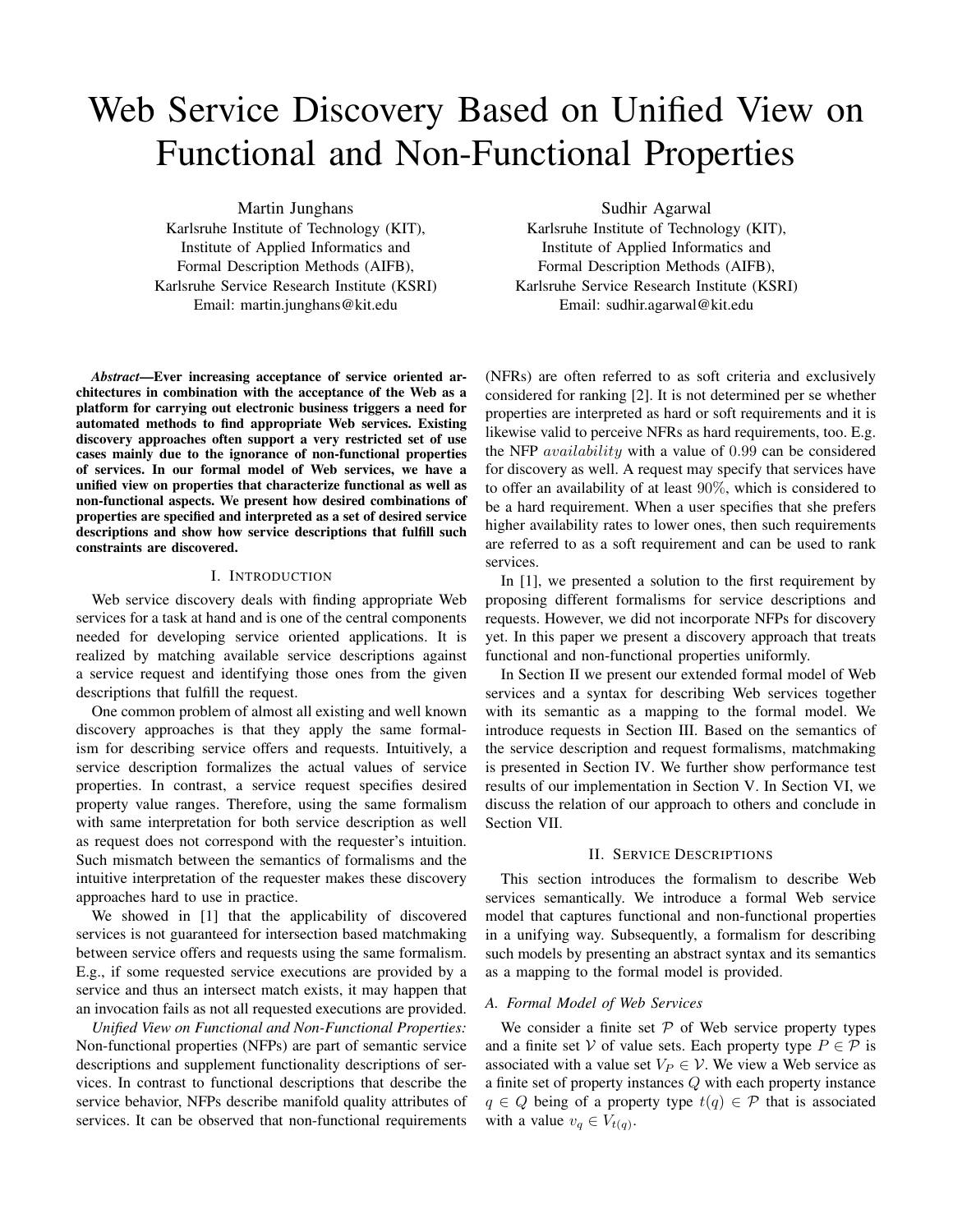The functionality of a service is also a property within the model. The formal model of this property is a labeled transition system which comprises a set of states, a set of transition labels and a labeled transition relation modeling the transition between two states. An execution of a Web service can be seen as a series of states. Here, we consider traditional Web services that have no user interactions during their execution. That is, we assume that inputs are provided with the invocation and outputs are returned at the end. In [1] we provide more details on modeling the service functionality within this formal model.

### *B. Description Formalism*

The presented formal model cannot be described completely mainly because of the following reasons. (1) Service providers may not want to reveal the exact sequence of operations they perform. (2) Assuming a global set of property names is not feasible. The first issue is relevant for functionality and is the reason why we only model start and end states by pre- and postconditions in addition to the set of inputs and outputs in service descriptions. We address the second issue by modeling Web service properties as properties in a known ontology language, e.g. OWL [3] or WSML [4]. This allows us to use existing ontology reasoners to reason about the properties while not forcing a global set of property names. More precisely, we

- define for each value set  $V \in V$  an ontology concept V. We assume a set of common data types either available directly or modeled as ontology concepts as well.
- model for each property  $P \in \mathcal{P}$  with range  $V_P$  a property P as an object property with range  $V_P$  if  $V_P$  is a set of individuals. Otherwise, if  $V_P$  is a data type, we model a property P as a data type property with range  $V_P$ .

Since ontology languages allow alignment of concepts and properties in subclass-of and subproperty-of relationships resp., we achieve interoperability among properties. Note, that functionality is just another property functionality with range concept Functionality in our model of Web services.

# *C. Modeling Example*

A service s requires three inputs: user ID, password and a book's ISBN number which are specified as  $I =$ {id, pwd, isbn}. The service creates a shipping order for the given book (if available) to the user's address and returns an invoice to the user about the details of the order. The precondition  $\phi$  states that it requires the user u with ID id to be registered and authenticated by its password pwd. For a successful execution it requires that the book b with ISBN isbn is in stock.

$$
\phi \equiv \text{isRegistered}(\text{id}) \land \text{isAuthentication}(\text{id}, \text{pwd})
$$
  

$$
\land \text{User}(u) \land \text{hasID}(u, \text{id}) \land \text{Book}(b) \land \text{ISBN}(\text{isbn})
$$
  

$$
\land \text{hasISBN}(b, \text{isbn}) \land \text{isAvailable}(b) \dots
$$

The post-condition  $\psi$  states that there exists an order o about product b (which is made sure by the precondition to be the

ordered book) after service execution. The order is supposed to be shipped to the user's address ad and there exists an invoice about the book's order and price.

$$
\psi \equiv \text{Order}(o) \land \text{containsProduct}(o, b) \land \text{hasPrice}(b, p)
$$
  

$$
\land \text{isShipped}(o, ad) \land \text{hasAddress}(u, ad) \land \text{Invoice}(i)
$$
  

$$
\land \text{containsOrder}(i, o) \land \text{containsPrice}(i, p) \dots
$$

The service returns the book b and the corresponding invoice i to the user, which is specified by  $O = \{b, i\}.$ 

$$
N = \{ \text{acceptsCreditCard(s, false}), \\ \text{deliveryInDays(s, 2), availability(s, 0.90)} \}
$$

Apart from the described functionality, the NFPs  $N$  of the service s state that it does not accept credit cards, delivers within 2 days and has availability 90%.

# III. SERVICE REQUESTS

We use a request formalism that differs from the formalism of offers. In this section we describe the request description syntax and its mapping into the formal request model.

# *A. Request Description Syntax*

Requests constrain functional and non-functional properties of services in a unifying way. Besides requesting for inclusions and exclusions of desired property values, requests also allow for the specification of certain combinations of desired property values. For example, a user might accept a longer delivery time only if the service offers credit card payment.

A request always refers to a desired service s of type Service in order to refer to its properties and specify constraints on their values by expressions of the form hasProperty(s, propertyValueSet). Thus, the structure of a request reflects the service model from Section II-A. The below example sketches a request  $R$  for a book selling service.

 $\mathcal{R} \equiv$  Service(s)  $\wedge$  has Functionality(s, f)  $\wedge$  has Price(s, p) $\wedge$ hasInputs(f, "i  $\land$  id $\land$   $\exists d$ ")  $\land$  hasOutputs(f, "book  $\land$  inv") $\land$ hasPrecond(f, " . . . ISBN(i) ∧ Bday(d)")∧

hasPostcond(f, "Book(book) ∧ hasISBN(book, i)∧

Invoice(inv)")  $\land$  hasDeliveryTime(s, dt)  $\land$  lessThan(dt, 7)

Constraints on functional properties are expressed by logical expressions [1]. A set of desired inputs, outputs, pre- and postconditions of desired services are characterized within requests. This example states that the desired sets of inputs must contain an ISBN and must not require any date of birth information. Furthermore, the desired service must return a book that is identified by the given ISBN as well as an invoice.

*Constraints on NFPs:* Non-functional requirements, denoted by  $N$ , constrain values of NFPs such that the request describes a set of desired values. Analogously to service descriptions, each of the desired services in a request is described by a finite set of property instances Q. A property instance  $q \in Q$  of a property type  $t(q) \in \mathcal{P}$  is restricted to a set of desired values  $V_{R,q} \subseteq V_{t(q)}$ . As an example, the maximum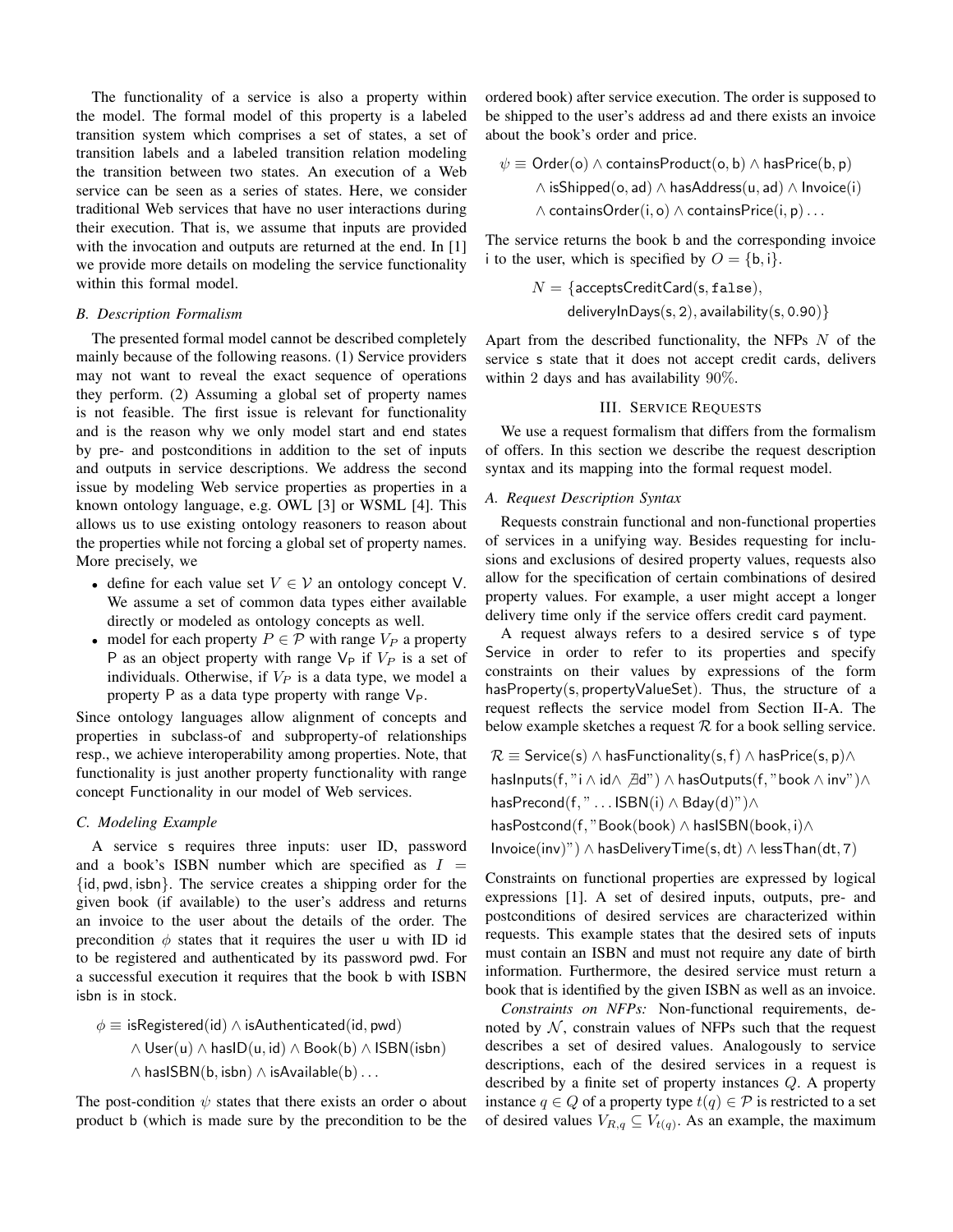delivery time of 7 days of the desired service s is expressed by hasDeliveryTime(s, dt)  $\land$  lessThan(dt, 7).

# *B. Semantics of Service Requests*

The semantics  $\mathcal I$  of a request maps a set of property-values sets into the formal model that is described by sets of desired property-value sets. Translated into the formal model, a request is a set of sets of property instances  $q \in Q$  of type  $t(q)$ , which is assigned to a value  $v \in V_{R,q}$  that is member of the desired value set  $V_{R,q}$ .

Let  $q = (p, V_R)$  denote a requested property instance of user's concern.  $V_{R,q} \subseteq V_{t(q)}$  is the set of desired property values of the property  $p = t(q) \in \mathcal{P}$ . Then, the interpretation

$$
\mathcal{I}: \{\mathcal{Q}: \mathcal{Q} \subseteq \bigcup_{q \in Q} \{q\} \times 2^{V_{R,q}} \} \to \{\mathcal{Q}: \mathcal{Q} \subseteq \bigcup_{q \in Q} \{q\} \times V_{R,q} \}
$$

of a property request is  $(p, V_{R,p})^{\mathcal{I}} = \{(p, v)|v \in V_{R,p}\},\$ which is the set of property-value pairs that is constructed by considering each value  $v \in V_{R,p}$  that is member of the set of acceptable values individually.

This interpretation provides us means to formalize desired properties of services. Again, we refer to the work in [1] that introduces modeling of the desired value set of the functionality property as a set of labeled transition systems.

# IV. MATCHMAKING

After we introduced two formalisms and their translations into a common model, we define a match and how it is determined. A match is given if a service  $w$  meets all requirements of a request  $\mathcal{R}$ , i.e. property values of the offer are in the sets of desired values of corresponding property instances.

Within the two formal models of service offers and requests, a match is computed by checking whether the offer is contained in the set of desired service descriptions of the request. As each desired property is modeled as a set of desired values, the matchmaker checks for a containment relation between service offer and request. This applies to all property-value pairs including the labeled transition system based formal interpretation of offered and requested functionalities.

A service description was interpreted as a set

$$
Q_w^{\mathcal{I}} \subseteq \bigcup_{P \in \mathcal{P}} P \times V_P \tag{1}
$$

of property instances comprising functional and non-functional properties in a unifying way. Within the formal model of service descriptions, the property instances  $q \in Q$  model the assignment of a property  $t(q)$  to a value  $v_{t(q)} \in V_{t(q)}$ .

Constraints on properties  $Q_R$  in a request are formalized as a set of values assigned to a property.

$$
Q_R \subseteq \bigcup_{P \in \mathcal{P}} P \times 2^{V_P} \tag{2}
$$

$$
Q_R^{\mathcal{I}} \subseteq \left\{ Q : Q \subseteq \bigcup_{P \in \mathcal{P}} P \times V_P \right\} \tag{3}
$$

As can be easily derived from Equations (1) to (3), a set of property instances  $Q_w^{\mathcal{I}}$  of a Web service description matches

against the requested properties  $Q_R^{\mathcal{I}}$  if and only if  $Q_w^{\mathcal{I}} \in Q_R^{\mathcal{I}}$ . I.e., there exists a set  $Q'_R \in Q_R^{\mathcal{I}}$  of property instances that equals the set  $Q_w^{\mathcal{I}}$ . Then there exists  $q_R \in Q'_R$  for each property instance  $q_w \in Q_W^{\mathcal{I}}$  with  $q_R = q_w$  and this in turn means that resp. types  $t(q_R) = t(q_w)$  and values  $v_{q_R} = v_{q_w}$ of both property instances are equal per definitionem.

Matchmaking, as introduced above, detects the match between the example service description from Section II and the request from Section III. For instance, the NFPs N match the NFRs  $N$ , because the offered service is that fast that it delivers in less than three days although it does not accept a credit card. Furthermore, the pre-condition also matches the request as the it only requires that the service identifies books by ISBN and the post-condition as it delivers the proper book with an invoice and the user receives reward points. Another book selling service that identifies books by author name and book title does not match this example request R.

# V. IMPLEMENTATION AND EVALUATION

We fed service descriptions in form of ontologies into a WSML reasoner<sup>1</sup> and used the WSML core language dialect for Web service descriptions within the EU-funded project SOA4All. Notice that our approach is not bound to these technologies. It can be also used in conjunction with standardized languages like OWL and a corresponding reasoner.

A user interface allows to formulate and submit requests that may contain a combination of constraints on desired properties. The discovery engine translates the user request into proper WSML syntax and sends this WSML query to the reasoner. The reasoner executes the query upon its knowledge base, which models all service descriptions. For each service modeled in the knowledge base, the reasoner determines whether the descriptions of offered inputs  $I$ , outputs  $O$ , precondition  $\phi$ , post-condition  $\psi$ , and NFPs N are a model of the requested combination of inputs  $\mathbb{I}$ , outputs  $\mathbb{O}$ , pre-condition  $\Phi$ , post-condition  $\Psi$ , and NFRs  $\mathcal N$ , resp. Therefore, the reasoner checks all mappings between variables of query and service description. A service is in the result set if there is a mapping that fulfills pre- and post-condition plus the requested sets of inputs and outputs cohere to this mapping

*Performance Results:* We created a repository of randomly generated service descriptions. We use the Semantic Web for Research Community ontology as domain knowledge to model service descriptions. We measured the reasoner's mean query answering time on a quad core Xeon CPU (2.33GHz) powered machine. Small, medium and large conjunctive queries with 6, 9, 12 variables and 9, 12, 15 properties resp. within the desired pre- and post-conditions were sent to the reasoner. Queries further comprised 2, 4, 6 NFRs, resp. The mean query answering time ranges from 2.8s, 4.2s, 5.0s with 5K service descriptions to 17s, 23s, 33s with 30K descriptions for small, medium, large sized queries, resp.

We omit a comparison with existing discovery approaches as our approach features different expressivity. We intend to

<sup>&</sup>lt;sup>1</sup>See http://tools.sti-innsbruck.at/wsml2reasoner for reasoning details.